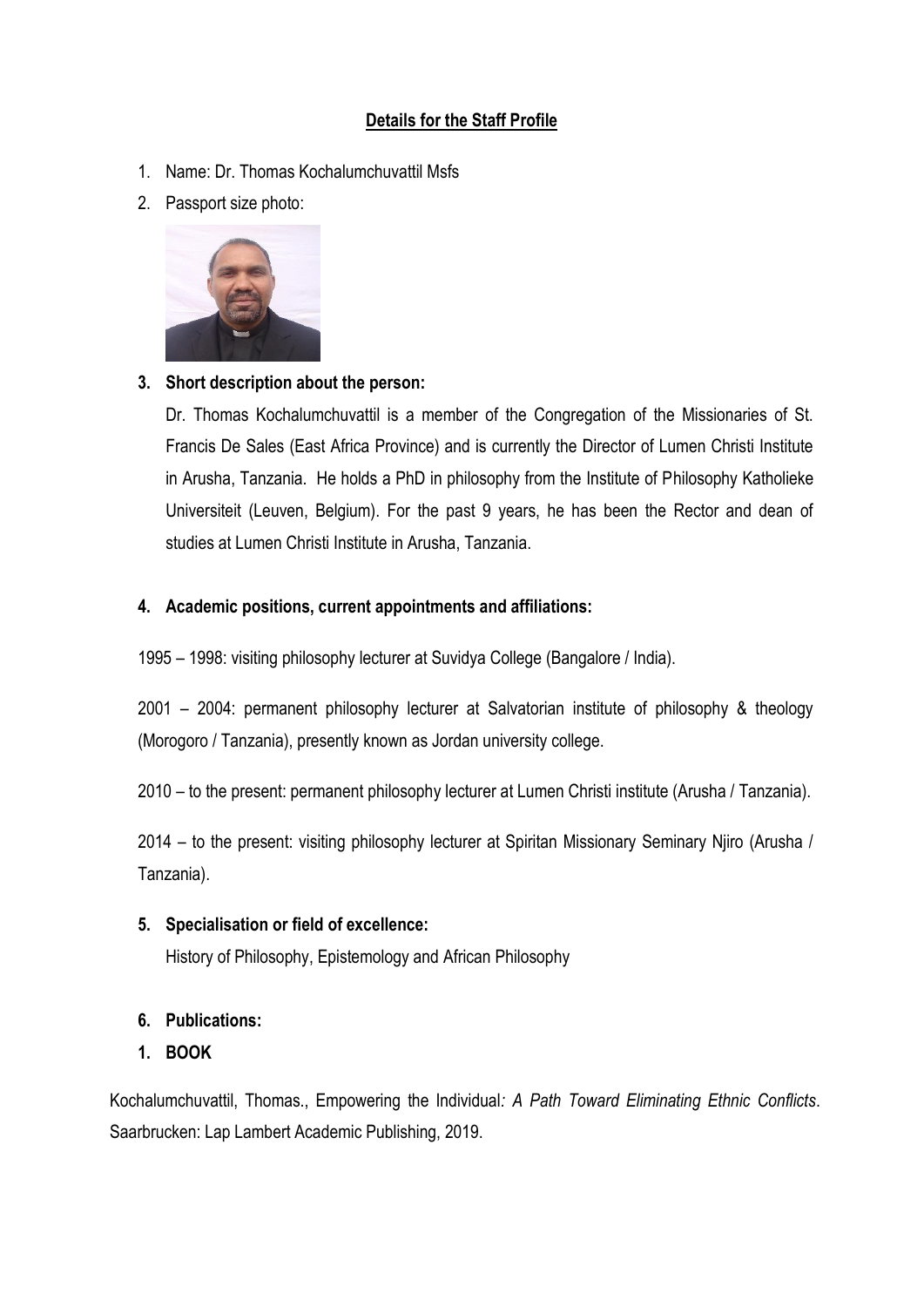Kochalumchuvattil, Thomas., *Kierkegaardian Subjectivity and African Philosophy: A Cross Cultural Approach*. Saarbrucken: Lap Lambert Academic Publishing, 2010.

#### **2. EDITED BOOKS**

Kochalumchuvattil, Thomas (ed.), *The Place of Human Being in the Universe*. *Aquinas Philosophical Symposium Papers Vol. 2*. Dar-es-Salaam: Jama Publishers, 2019.

Kochalumchuvattil, Thomas (ed.), *African Spirituality: Facts, Meanings and Values. Lumen Christi Institute Philosophical Studies, Vol. 1*. Bengaluru: Asian Trading Corporation, 2016.

Kochalumchuvattil, Thomas (ed.), *Essays on Contemporary Issues in African Philosophy. Aquinas Philosophical Symposium Papers Vol. 1*. Bengaluru: Asian Trading Corporation, 2016.

#### **3. ARTICLES**

Kochalumchuvattil, Thomas, "The Meaning and Relevance of Sacred Sites in African Philosophy and Spirituality," in *African Spirituality: Facts, Meanings and Values. Lumen Christi Institute Philosophical Studies, Vol. 1*. Bengaluru: Asian Trading Corporation, 2016, 3-26.

Kochalumchuvattil, Thomas, "Nyerere's Theory of Education for Self-Reliance and Adult Education: A Philosophical Analysis of African Contribution to Educational Philosophy," in *Essays on Contemporary Issues in African Philosophy. Aquinas Philosophical Symposium Papers, Vol.1.* Bengaluru: Asian Trading Corporation, 2016, 109-134.

Kochalumchuvattil, Thomas, "The Struggle for Self-Reliance in Africa," in *Essays on Contemporary Issues in African Philosophy. Aquinas Philosophical Symposium Papers, Vol.1.* Bengaluru: Asian Trading Corporation, 2016, 3-26.

Kochalumchuvattil, Thomas, "Religious Violence: A Kierkegaardian Response," in *All by Love: A New Vistas in Theological Spirituality*, Bangalore, 2011.

Kochalumchuvattil, Thomas, "The Importance of Subjectivity in Overcoming Ethnic Conflicts in Africa: A Philosophical Reflection," in *Cultura: International Journal of Philosophy of Culture and Axiology*. Vol. 8, N° 1, Iassy, Romania, 2010.